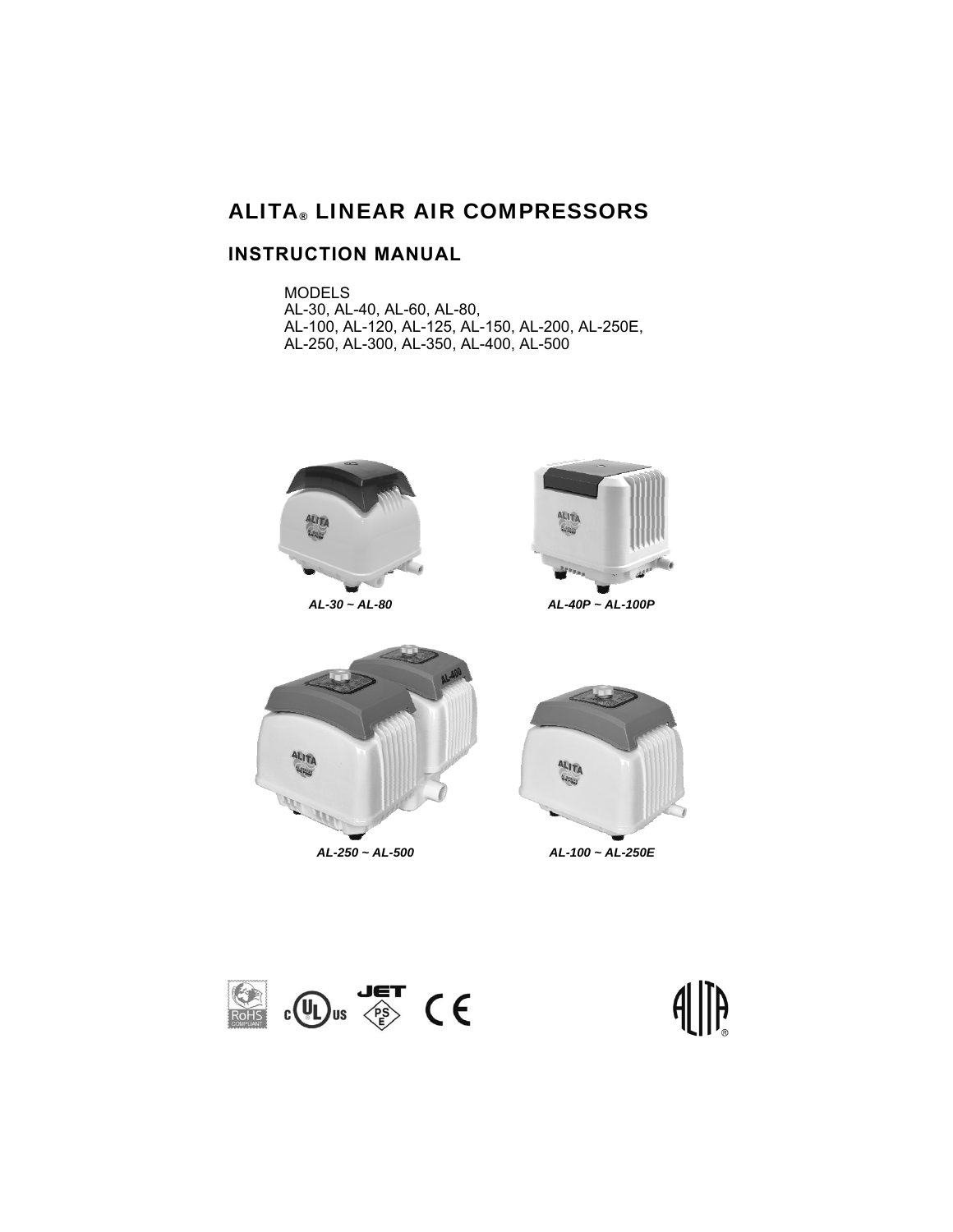#### **Thank you for purchasing this ALITA product.**

Please read this manual in its entirety before operating the pump.

Our air pumps are designed to ensure safety when used properly. It is the responsibility of the user to follow safety-related warnings, cautions, notes and other requirements described in this manual.

Alita Industries has made every effort to ensure the correctness and completeness of the materials in this document. Alita Industries shall not be liable for errors contained herein. The information in this document is subject to changes without notice. Alita Industries shall not be liable for any errors or for incidental or consequential damages in connection with the furnishing, performance, or use of this document. Alita Industries makes no warranty of any kind with regard to this material, including, but not limited to, the implied warranties of merchantability and fitness for a particular purpose.

Revision G, January 2017

Copyright © 2017, Alita Industries, Inc. All rights reserved.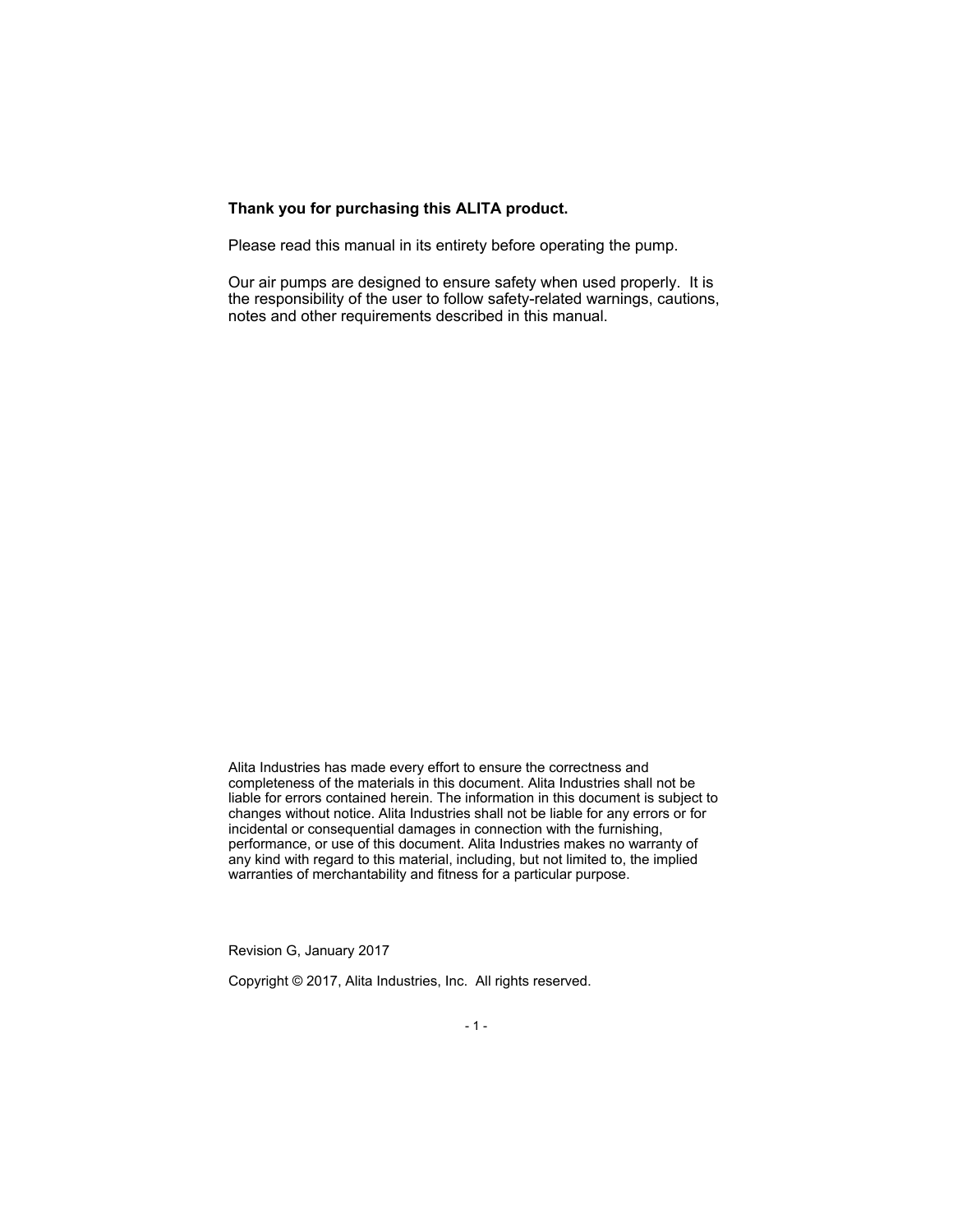# SAFETY INSTRUCTIONS

**WARNINGS:** To reduce the risk of serious or fatal personal injury or property damage, basic safety precautions should always be observed including the following:

### READ AND FOLLOW ALL SAFETY INSTRUCTIONS

- 1. Pump only clean, dry air.
- 2. Ambient air temperature should not exceed 40°C or 104°F.
- 3. This oil-less air pump require NO lubrication.
- 4. Place pump away from any source of oil fume or grease vapor.
- 5. Do not operate pump in the vicinity of flammable or combustible materials, liquids or gases.
- 6. Do not operate pump if it has been inundated by water.
- 7. Avoid electric shock resulting from water back-siphoning, install pump above the water level of the specific application.
- 8. Do not operate pump if it has a damaged power cord or power plug.
- 9. Operate the pump only in fully assembled state.
- 10. Connect pump only to a terminal with GFCI (see Electrical Safety).
- 11. Keep power cord away from heated surfaces, sharp corners, wet locations and area of high foot traffic.
- 12. Reduce the risk of bursting by only use air handling devices rated for pressure no less than 55 kPa or 8 psi.

## INSTALLATION GUIDELINES

Place the pump upright securely on a dry and stable surface that is easily accessible. Avoid low-lying areas susceptible to flash flooding. For aeration applications, the pump must be installed above the water surface level.

#### **PROPER VENTILATION**

Allow ample clearance around the pump for free air circulation. Proper ventilation ensures better heat dissipation which lowers internal operating temperature and prevents thermal stress to key components.

For outdoor installations, select shaded area that shelters from excessive weathering. Do not allow pump to swelter under intense sunshine or overheat within poorly ventilated enclosure. When protective enclosure is required, avoid designs that can cause thermal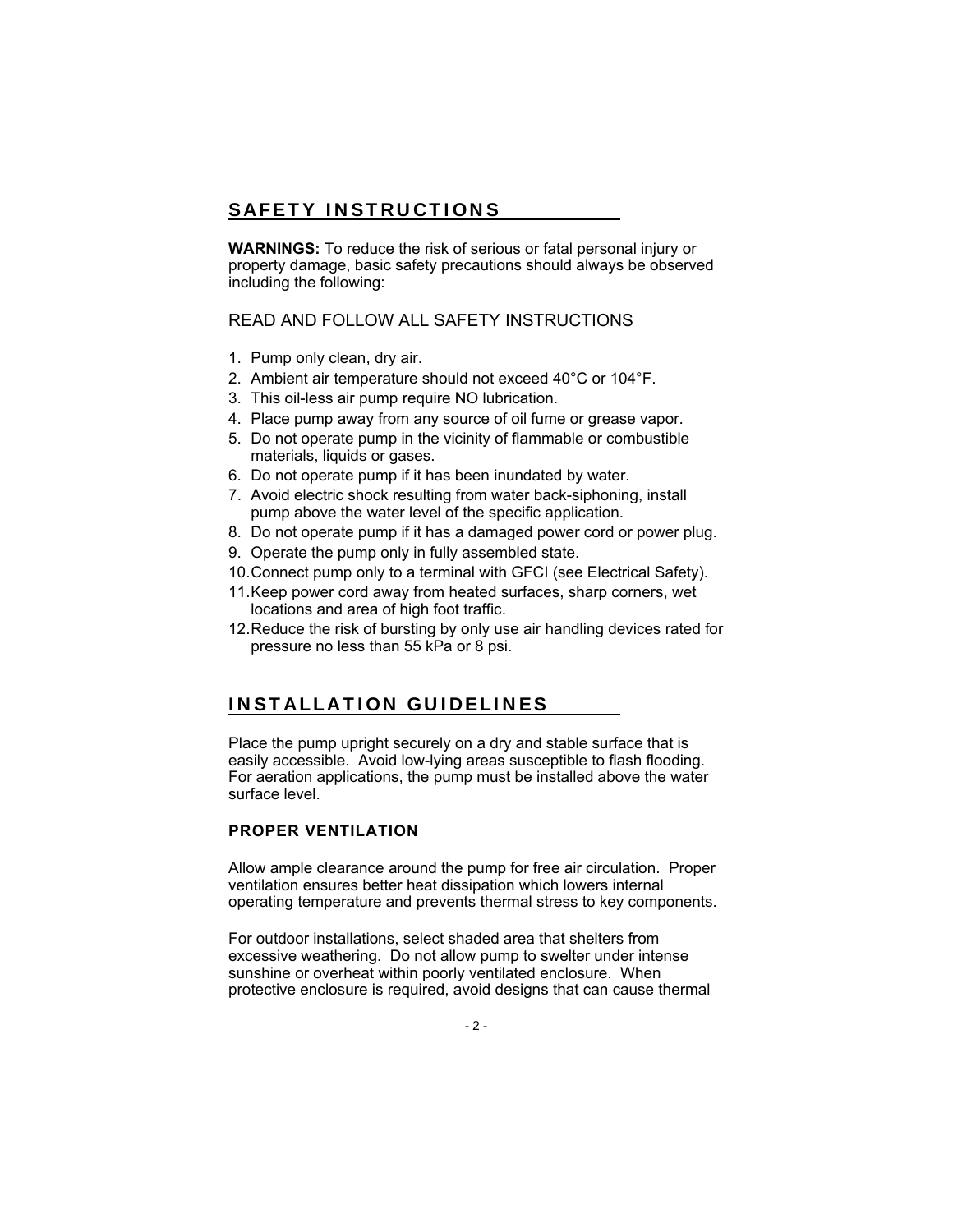insulation. Install forced ventilation system to improve rate of heat dissipation and pump reliability.

Indoor installations may also require forced ventilation when the forces of air pressure and gravity are not enough to circulate air through a room or building.

#### **PLUMBING**

Incorrect sizing of air pipe or air tubing can cause unsatisfactory performance. Utilize air pipe or tubing that are equal or larger than the pump discharge port. Matching pipe fittings should be used to reduce frictional losses.

When selecting or constructing an air manifold, the number of outlet fittings and their orifice size must be considered carefully to minimize frictional losses. Do not over regulate for extended periods. Add bleed valve to release excess flow rate and attach an air diffuser as silencer or muffler.

### **ELECTRICAL SAFETY**

Form a drip loop with the power cord to reduce the possibility of electrical receptacle getting wet. A drop loop is that part of the cord hanging below the level of receptacle or the connector if an extension cord is used.

In the event of an electrical short circuit, grounding reduces the risk of electric shock by providing an escape wire for the electric current. This pump is equipped with a cord having a grounding wire with an appropriate grounding plug. The plug must be plugged into an electrical terminal that is properly installed and grounded in accordance with all local codes and ordinances. Do not modify the plug provided; if it does not fit the outlet, have the proper outlet installed by a qualified electrician.

Connect the pump only to a terminal with **Ground Fault Circuit Interrupter (GFCI)**  installed. This device should serve to interrupt the flow of electric current in the event of ground faults (electrical current that unintentionally flows to ground). Check proper operation of GFCI every month, and proper operation of GPCI every mortur, and plug with<br>replace faulty GFCI immediately.

Electrical Outlet with GFCI



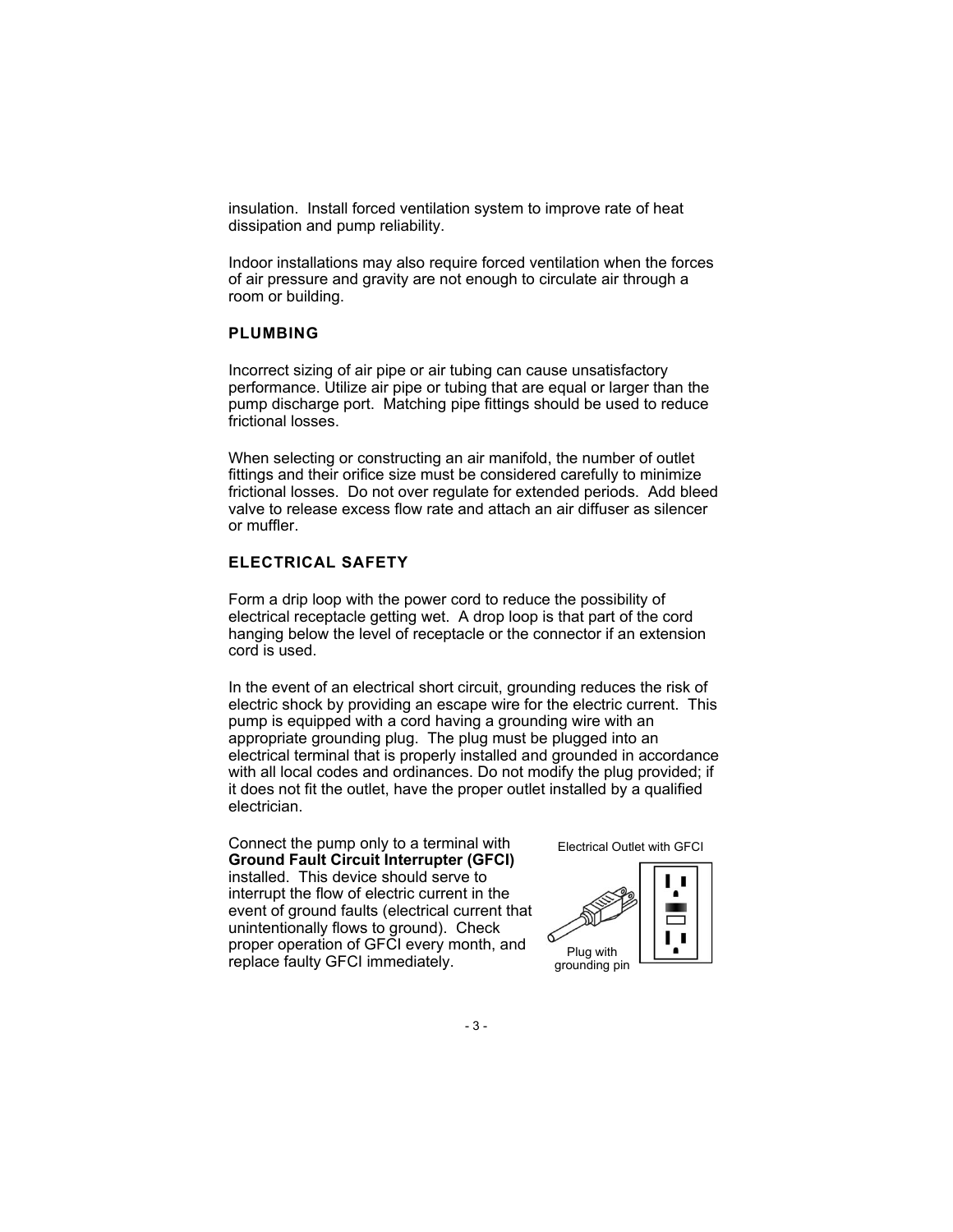#### **EXTENSION CORD**

If an extension cord is required, use only a 3-wire extension cord that has a 3-blade grounding plug, and a 3-slot receptacle that accepts the plug on the pump. Be sure to use one heavy enough to carry the current the pump draws. For lengths less than 50 feet, No. 16/3 AWG extension cord shall be used. An undersized cord can result in a drop in line voltage, loss of power and overheating. Replace any damaged extension cord immediately.

#### **STORAGE**

Pump not in use should be stored indoors, in dry area out of the weather. Clean air filter pad and remove debris from pump surfaces before storage.

## MAINTENANCE INSTRUCTIONS

Periodic pump maintenance is required for reliable continuous operation. Any maintenance of the pump other than those described herein this manual must be performed by an authorized service facility.

**CAUTION:** Always turn off the power and unplug from electrical terminal before any maintenance. Failure to observe this precaution can result in serious accident.

**AIR FILTER** pad under the filter cover should be cleaned every 3 to 6 months. Wash the filter pad gently in mild, soapy water then rinse thoroughly. Allow filter pad to dry completely before reinstalling.

If air filter pad is laden with grease residue, replace diaphragm module immediately and relocate air pump away from source of oil or grease vapor.

**MAGNETIC BAR** or rod located at the center of the pump may become damaged after diaphragm failure. It can also be damaged by distortion to the diaphragms due to high core temperature from poor pump ventilation. If the magnetic bar suffered damages, order a new magnetic bar along with the diaphragm replacement kit.

Magnetic bar can be demagnetized after random power spike in the electrical line or plugged into a wrong voltage supply. Replace with new magnetic bar when performance drop is unrelated to physical deterioration of diaphragm module.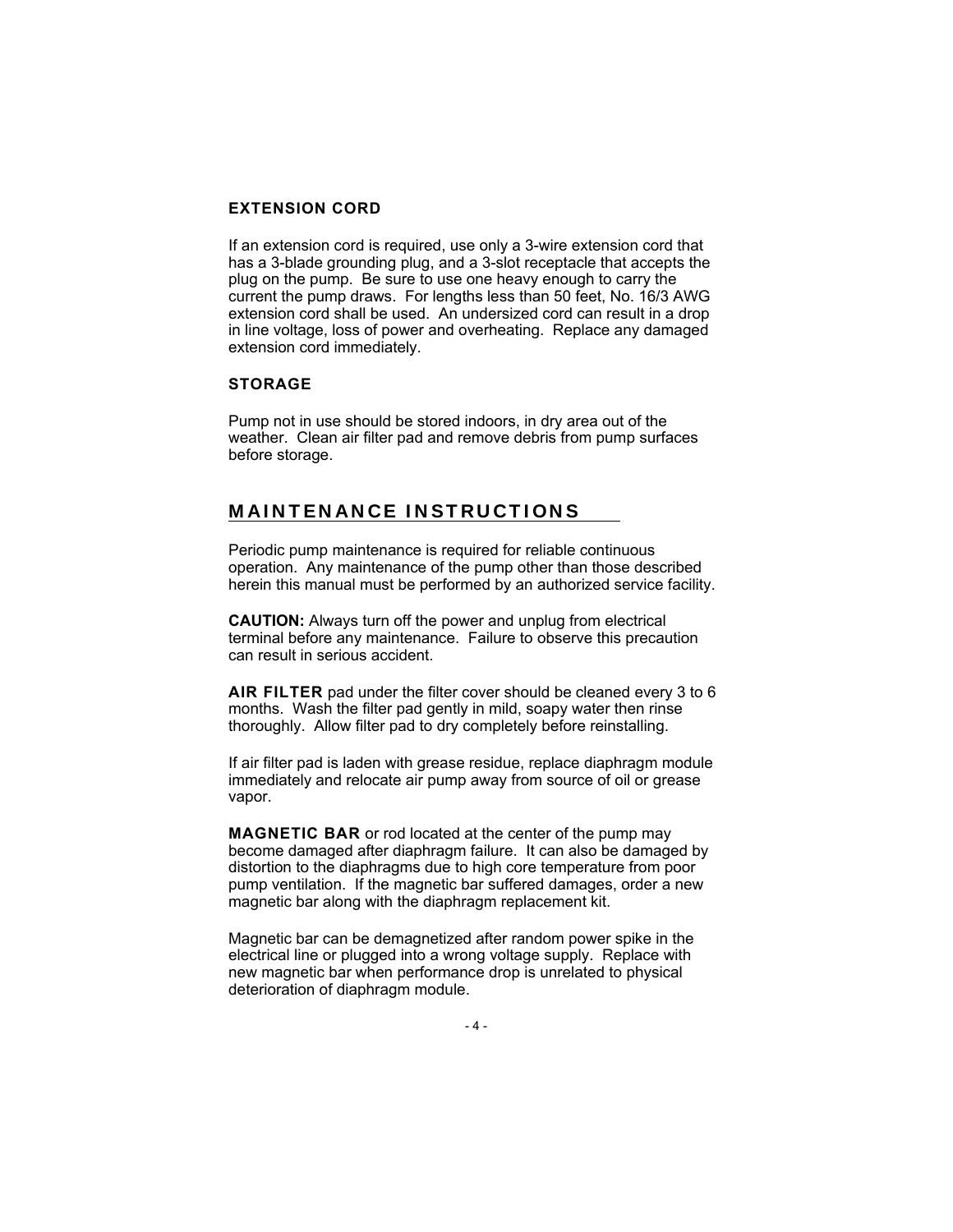**DIAPHRAGM MODULE** replacement cycle may differ from application to application. Replacement is typically recommended for every  $24 \sim 36$  months of operation. In mission critical applications, it is prudent to perform the maintenance before actual diaphragm failure.

#### **Diaphragm Module Replacement Procedure**

- 1. Set pump upside down (remove filter cover for stability if required), unscrew and remove all upper housing screws. Then return pump to upright position and lift away upper housing. Housing screw counts: AL-30~80 (4x), AL-100~200 (6x), AL-250~500 (12x)
- 2. Carefully uncouple and detach the L-tube (rubber elbow) from discharge port of each diaphragm housing.
- 3. Select a diaphragm housing on core frame, remove its 4 corner screws, then pull housing away. Proceed to remove the hex nut and washer from center of the diaphragm plate then pull and slide the entire diaphragm block away from magnetic bar and core frame.
- 4. Select a new diaphragm block from the DRK, align shape with core frame and magnetic bar then slide over the rod screw. Secure assembly firmly with washer and hex nut. Apply 1 to 2 drops of removable grade threadlocker between the hex nut and protruded rod screw.
- 5. Install new diaphragm housing then secure with 4 corner screws.
- 6. Attach L-tube (rubber elbow) to the discharge port of the new diaphragm housing then secure with silicone band or clamp.
- 7. Repeat step #3 through #6 on opposite side. **IMPORTANT:** Do not mix old and new parts. For reliable operation, always replace both diaphragm modules in the pump at the same time.
- 8. Inspect the position of magnetic bar from the top. The bar should be centered and does not make any contact with any of the two electromagnets.
- 9. If the pump includes a protective switch on top of the pump core, slide and align the switch to the ON position. (See illustration)
- 10. Reinstall upper pump housing, check to avoid jamming any power wires, then secure firmly with all housing screws.

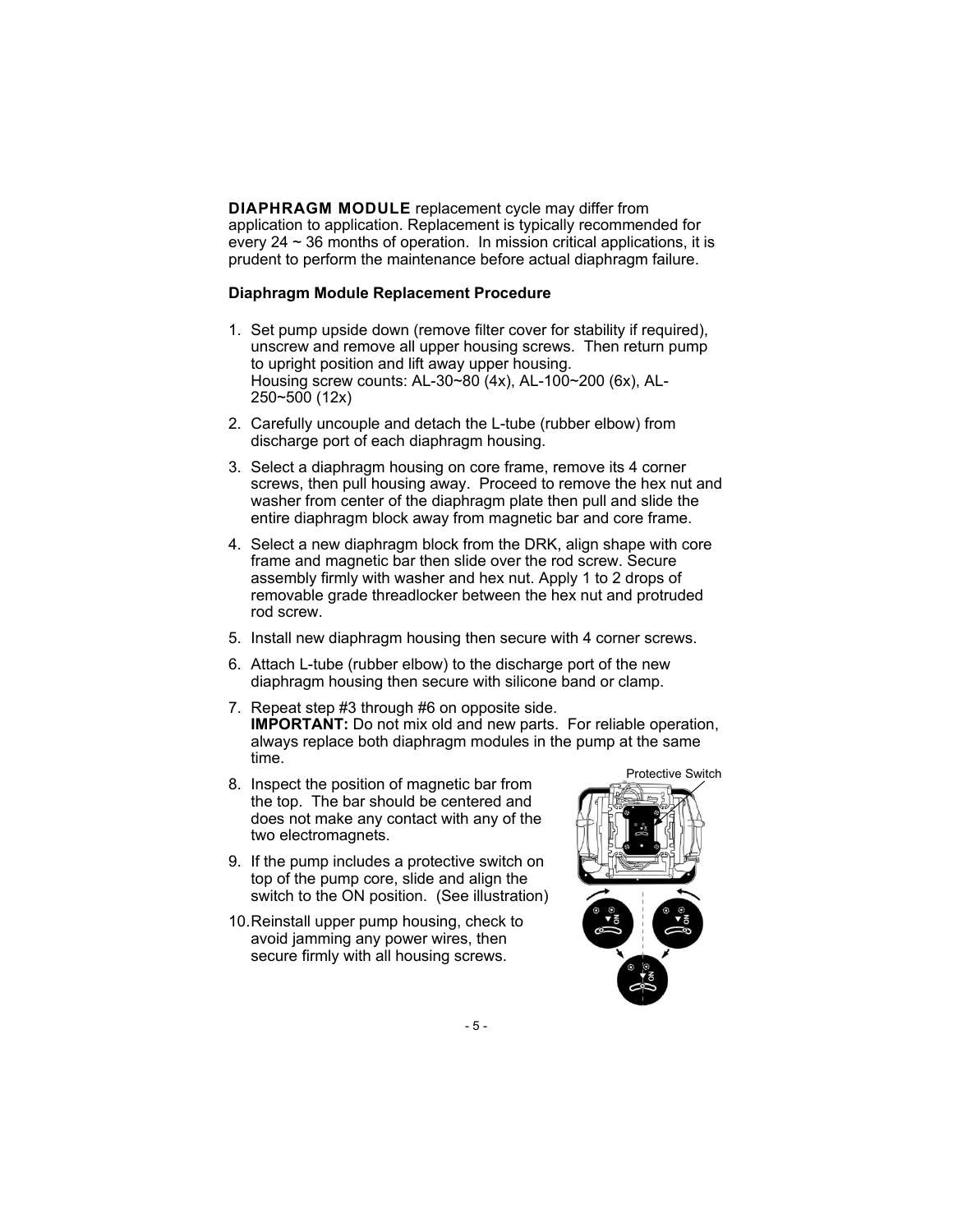In case of unusual noise or odor from the pump, turn off the power immediately, consult the maintenance guide, or contact your nearest pump representative or Alita service department for assistance.

### **REPLACEMENT PARTS LIST**

Except for vacuum models, in general diaphragm replacement kit includes air filter pad and filter cover packing.

| <b>PARTS</b><br><b>MODEL</b> | <b>DIAPHRAGM</b><br><b>REPLACEMENT KIT</b> | <b>MAGNETIC BAR</b> |
|------------------------------|--------------------------------------------|---------------------|
| AL-30 / 40 / 40 P            | DRK40                                      | MR40                |
| AL-40SA (Vacuum)             | DRK40S                                     |                     |
| AL-50 / 60 / 60P             | DRK60                                      | <b>MR60</b>         |
| AL-60SA (Vacuum)             | DRK60S                                     |                     |
| AL-80 / 80P / 100P           | DRK80                                      |                     |
| AL-80SA (Vacuum)             | DRK80S                                     |                     |
| AL-100                       | <b>DRK120</b>                              |                     |
| AL-120                       | <b>DRK120</b>                              | MR120               |
| AI -125                      | <b>DRK150</b>                              | MR200               |
| AL-150 / 200 / 250E          | <b>DRK250</b>                              |                     |
| AL-250                       | DRK120X2                                   | MR120 (2X)          |
| AL-300 / 350 / 400 / 500     | DRK250X2                                   | MR200 (2X)          |

For customized or special pump models, please check for specific parts information attached separately.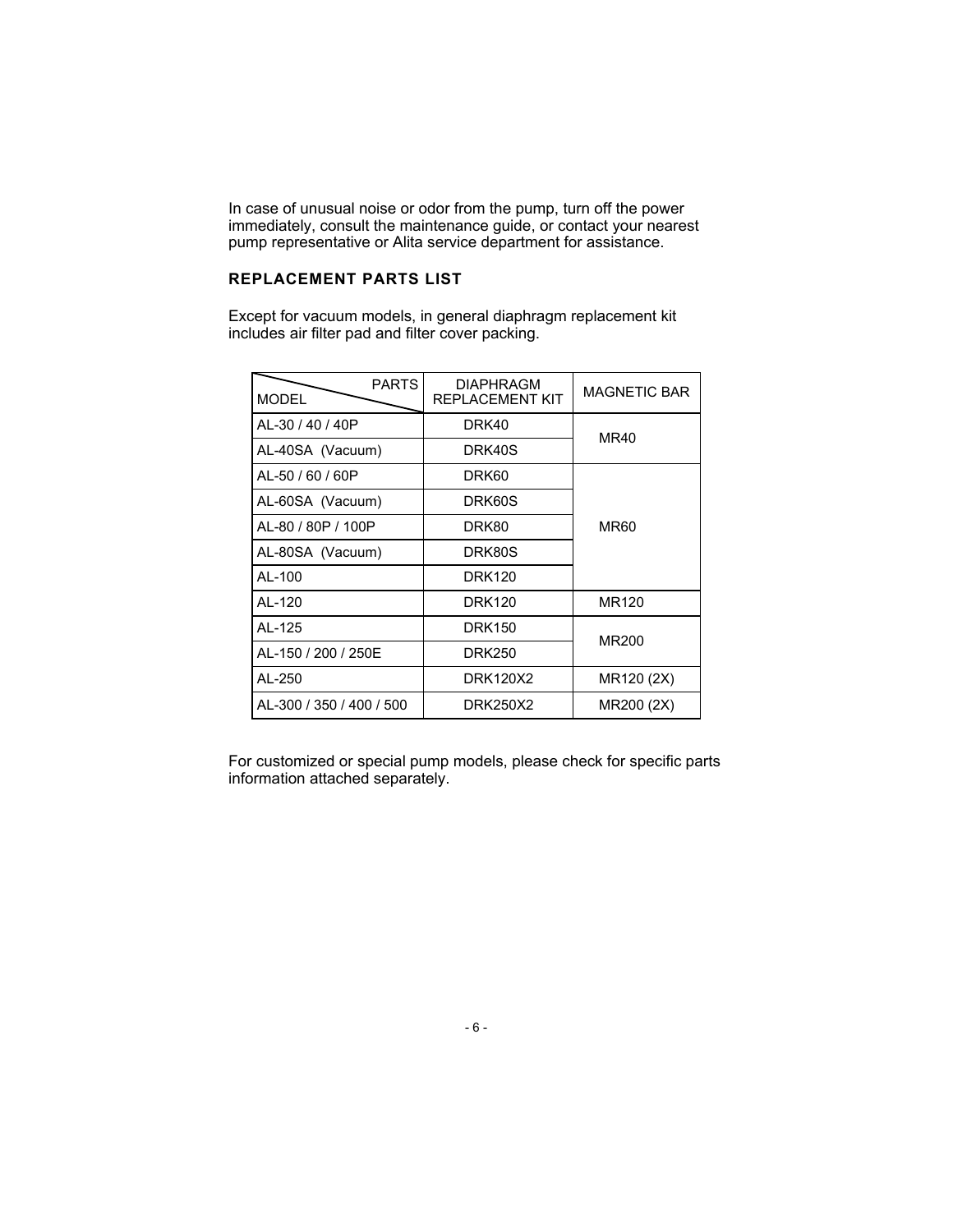#### **Assembly Diagram for Models AL-40 ~ AL-80**

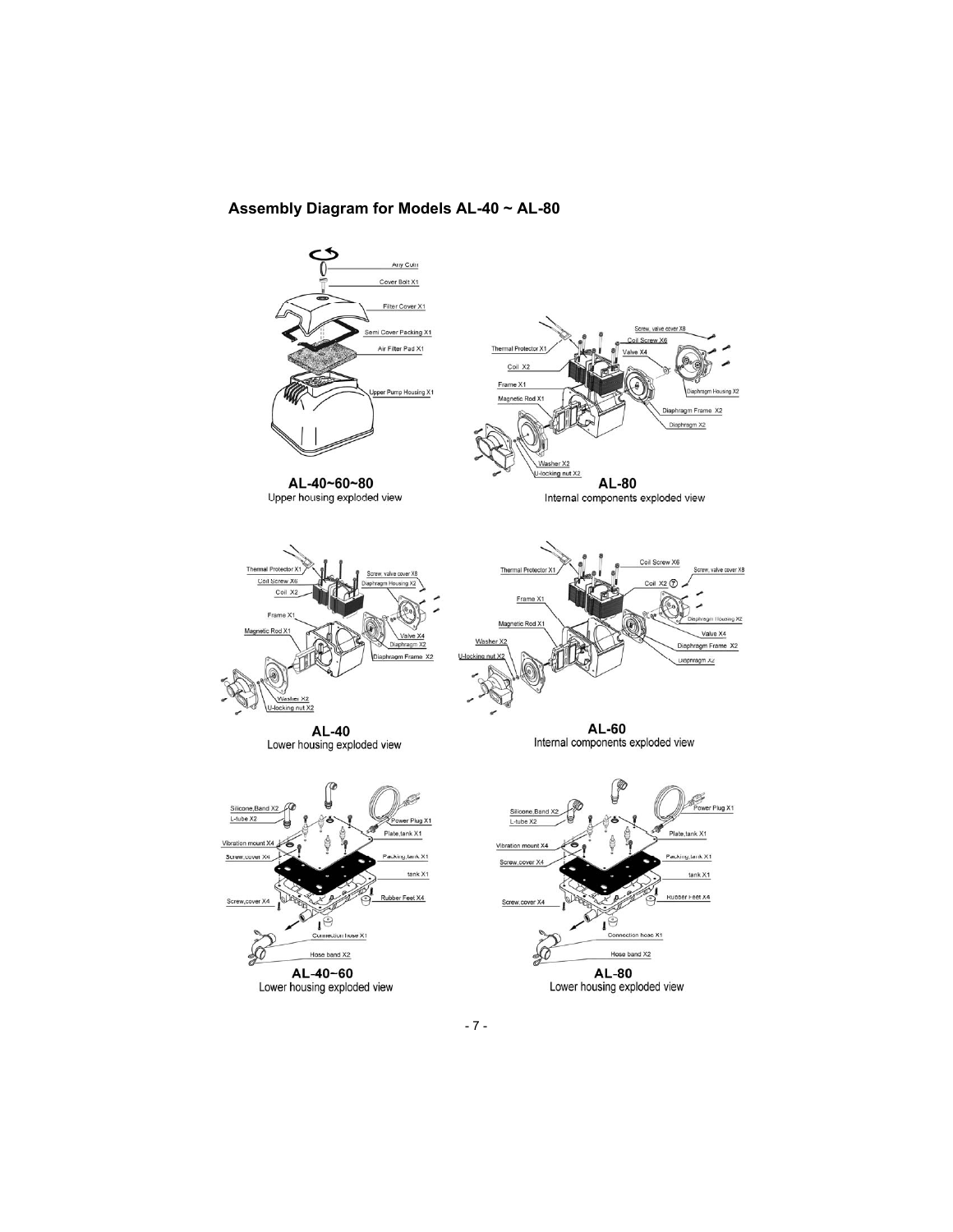#### **Assembly Diagram for Models AL-100 ~ AL-500**

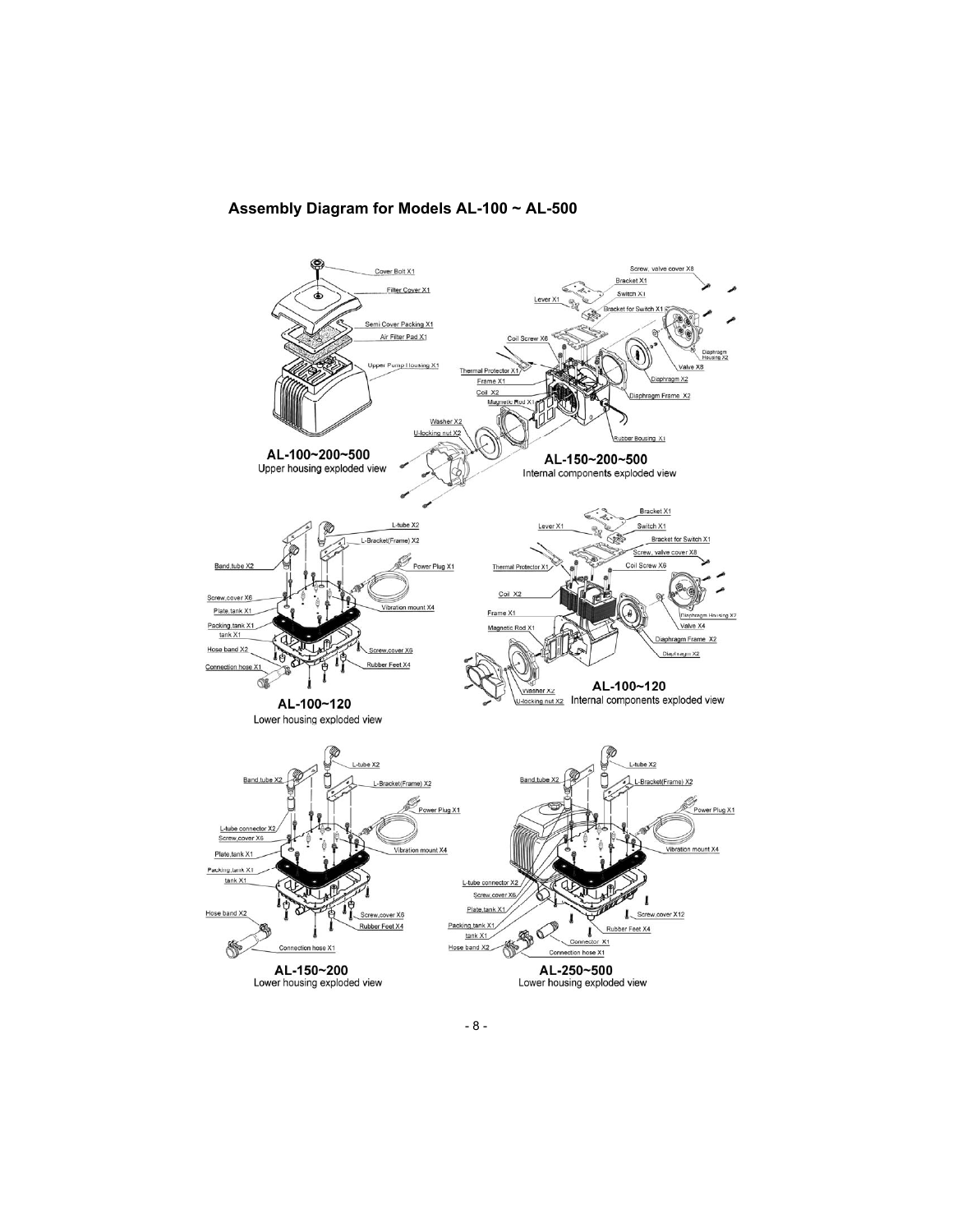# TROUBLESHOOTING GUIDE

- ❖ Pump does not start
	- Poor electrical connection: Plug securely into AC outlet.
	- Power cord damage: Contact ALITA for repair service.
	- GFCI tripped: Check for moisture/water on plug or water inside the pump. Replace any faulty GFCI.
- $\div$  There exist a high humming or hissing noise
	- High backpressure: Reduce operating pressure load.
	- Undersized plumbing: Check Plumbing instructions.
- ❖ Pump turns off and on randomly
	- High thermal stress: Check Proper Ventilation instructions. Improve heat dissipation rate for more reliable and durable operation. Allow thermal protection to auto reset after cooling.
- Reduced flow rate or performance (after long period of usage)
	- Faulty air distribution medium: Replace clogged or damaged air line, clean air control valves or release bends in flexible tubing.
	- Pump intake blocked: Remove blockage from pump intake.
	- Fouled air diffusers: Replace or clean air diffuser thoroughly.
	- Worn diaphragms: Replace aged or damaged diaphragm modules.
	- Demagnetized magnetic bar: Replace with new magnetic bar.
- Pump produces abnormal noises (after long period of usage)
	- Diaphragm failure: Stop pump operation immediately. Open pump and check condition of magnetic bar. Procure replacement parts for repair.
- ❖ Pump stops and will not restart (after long period of usage)
	- Diaphragm failure, magnetic bar adhere to an electromagnet: Open pump and check condition of magnetic bar. Procure diaphragm replacement kit for maintenance.
	- Protective Switch activated in models AL-100~500 and certain models of AL-60~80: Procure diaphragm replacement kit for maintenance. Reset Protective Switch after repair.

If none of the prescribed solution help resolve the pump problem, contact ALITA for repair service instructions. DO NOT ATTEMPT repair beyond diaphragm module and magnetic bar replacement.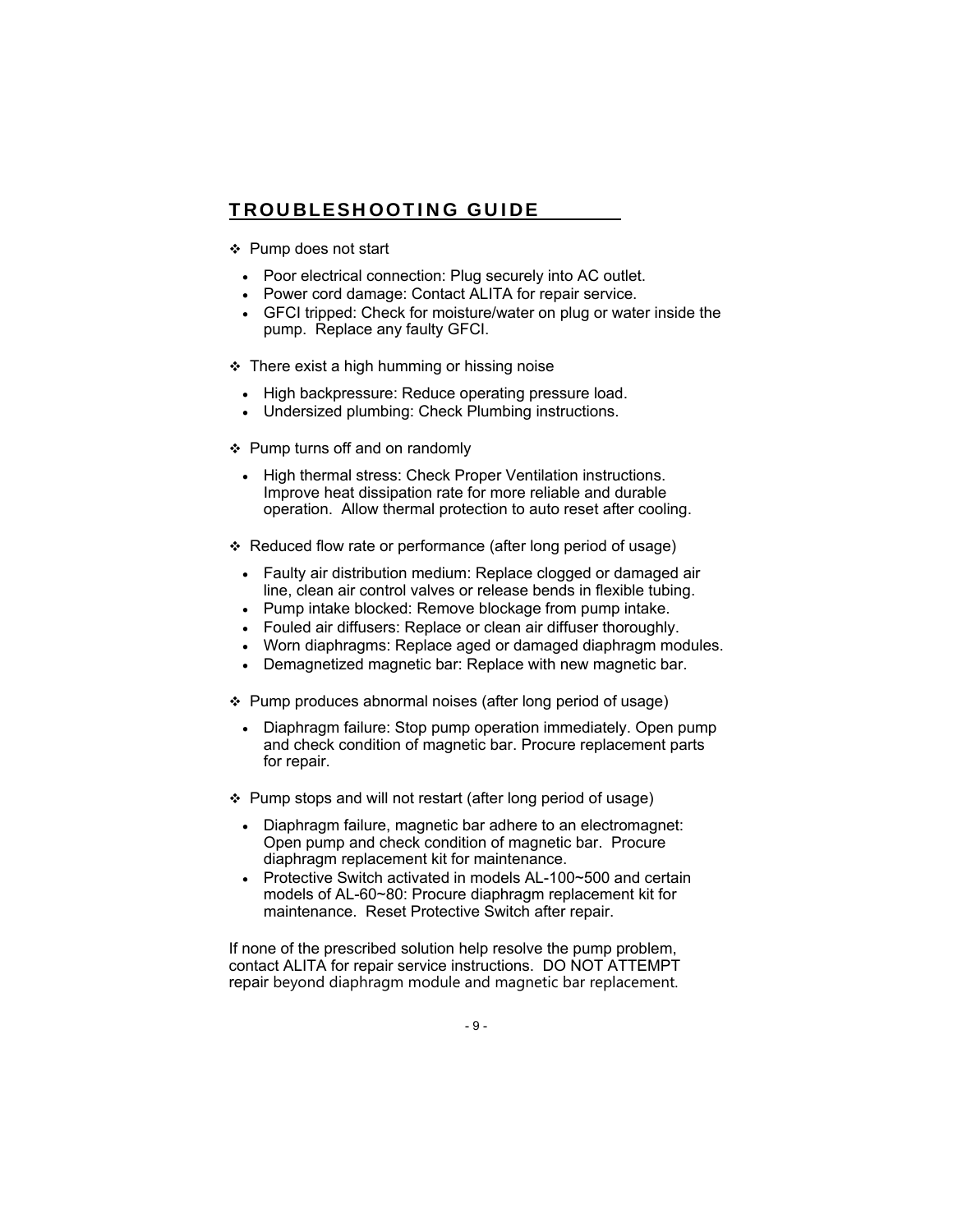## LIMITED WARRANTY

ALITA warrants to the original retail consumer purchaser ("Customer") that the ALITA product, when properly installed and operated under normal conditions of use, will be free from defects in materials and workmanship for a period of three (3) years from the date of purchase from ALITA or an authorized ALITA representative. This warranty applies only to ALITA products installed in the United States of America and Canada. Customer is responsible for registration of product warranty and maintaining a dated proof of purchase, and such registration and proof shall be used to determine warranty eligibility.

ALITA Limited Warranty covers only those defects which arise as a result of normal use of the product and do not apply to any: (a) defect or malfunctions resulting from failure to properly install, operate or maintain the ALITA product in accordance with printed instructions provided; (b) failures resulting from abuse, accident or negligence; (c) ALITA product which is not installed in accordance with applicable local codes, ordinances and good trade practices; (d) operation outside the ALITA product's specifications or used for purposes other than for what it was designed and manufactured; (e) improper or inadequate maintenance or modification, and (f) damage due to shipment, lightning, natural disaster, earthquake, fire, flood, force majeure or circumstances beyond the control of ALITA.

If within the duration of Limited Warranty, the ALITA product shall prove to be defective due to defective materials or workmanship of ALITA, ALITA shall either repair or replace the defective product, at ALITA's option. ALITA shall have no obligation to repair or replace until the Customer returns the defective product, together with dated proof of purchase and written notice of alleged defect to ALITA. Customer may be required at ALITA's request to verify that he or she is the original purchaser of the ALITA product and the ALITA product has been installed and operated in accordance with ALITA's instructions. Any replacement product may be either new or like-new, provided that it has functionality at least equal to that of the product being replaced. No requests for service under this warranty will be accepted if received more than 30 days after the term of the warranty.

ALITA shall be liable only for the cost of the replacement part, or the repair of any defective part. Customer shall be responsible for labor, cost of removal and installation at Customer's premises, transportation and insurance cost to and from ALITA, and any other incidental costs.

Correction of defects, in the manner and for the duration of the warranty described in this Limited Warranty, shall constitute complete fulfillment of all liabilities and responsibilities of ALITA to the Customer with respect to the product, and shall constitute full satisfaction of all claims, whether based on contract, negligence, strict liability or otherwise.

Except for the obligations specifically set forth in this Limited Warranty, in no event shall ALITA be liable for direct, indirect, special, incidental, or consequential damages, whether based on contract, tort, or any other legal theory and whether advised of the possibility of such damages.

ALITA disclaims all other warranties with respect to ALITA product, whether implied, and specifically disclaim the implied warranties or conditions or merchantability, satisfactory quality, fitness of a particular purpose.

Unauthorized extensions of warranties by the customer shall remain customer's responsibility.

ALITA reserves the right to change or improve its products or any portions thereof without being obligated to provide such a change or improvement for units sold and/or shipped prior to such a change or improvement.

The limited warranties described herein shall be the sole and exclusive remedy available to the Customer. This warranty is void if the ALITA product has been improperly used, mishandled, disassembled or modified.

Customer is responsible for determining the suitability of ALITA products for customer's use or resale or for incorporating them into objects or applications which customer designs, assembles, constructs or manufactures.